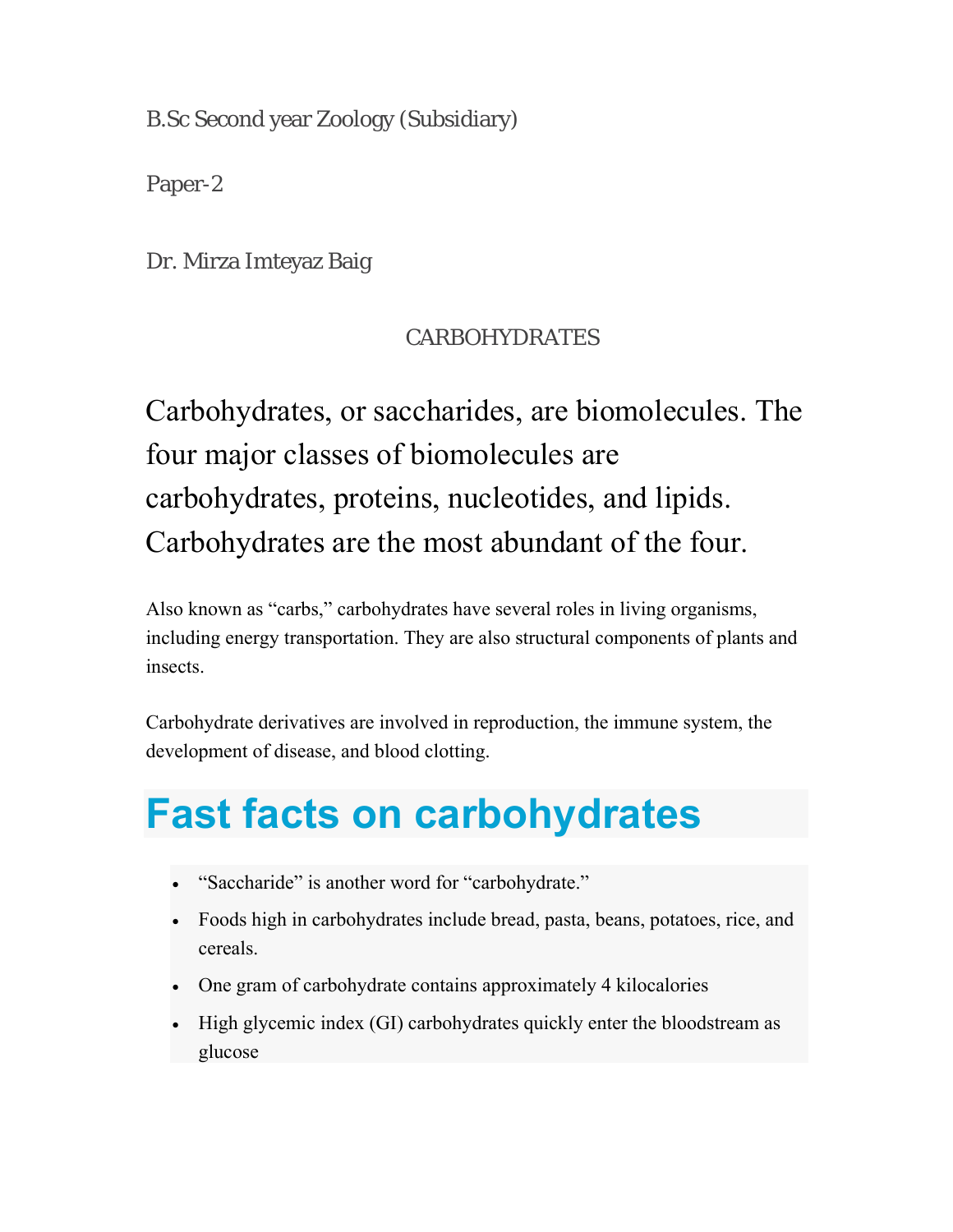Switching to a low-GI diet improves the chance of a healthy weight and lifestyle

## **What are carbohydrates?**

Sources of carbohydrate include whole grains, fruit, and vegetables.

Carbohydrates, also known as saccharides or carbs, are sugars or starches. They are a major food source and a key form of energy for most organisms.

They consist of carbon, hydrogen, and oxygen atoms.

Two basic compounds make up carbohydrates:

**Aldehydes**: These are double-bonded carbon and oxygen atoms, plus a hydrogen atom.

**Ketones**: These are double-bonded carbon and oxygen atoms, plus two additional carbon atoms.

Carbs can combine together to form polymers, or chains.

These polymers can function as:

- long-term food storage molecules
- protective membranes for organisms and cells
- the main structural support for plants

Most organic matter on earth is made up of carbohydrates. They are involved in many aspects of life.

# **Types**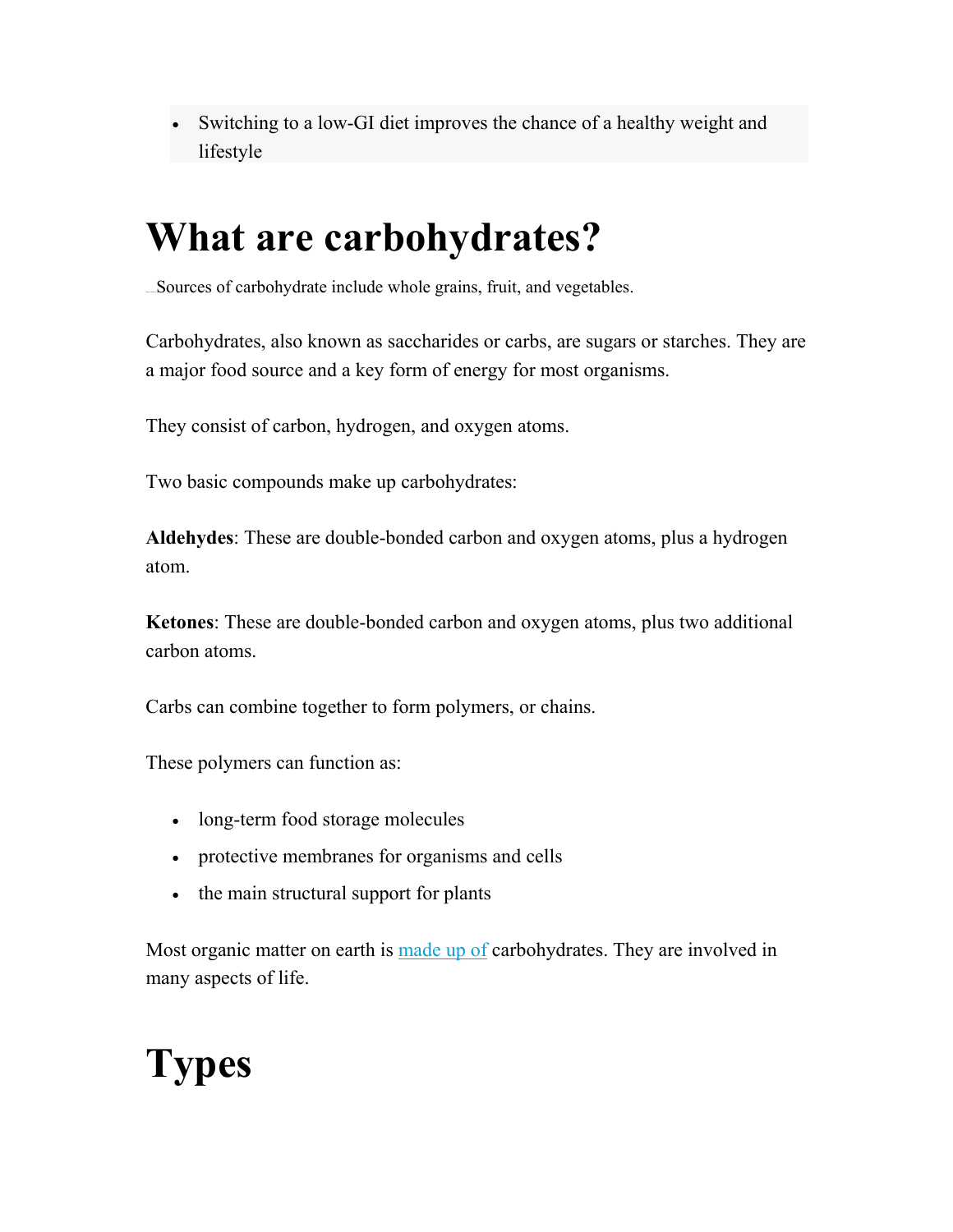There are various types of carbohydrate. They include monosaccharides, disaccharides, and polysaccharides.

#### **Monosaccharides**

This is the smallest possible sugar unit. Examples include glucose, galactose, or fructose. Glucose is a major source of energy for a cell. "Blood sugar" means "glucose in the blood."

In human nutrition, these include:

- galactose, most readily available in milk and dairy products
- fructose, mostly in vegetables and fruit

### **Disaccharides**

Disaccharides are two monosaccharide molecules bonded together, for example, lactose, maltose, and sucrose.

Bonding one glucose molecule with a galactose molecule produces lactose. Lactose is commonly found in milk.

Bonding one glucose molecule with a fructose molecule, produces a sucrose molecule.

Sucrose is found in table sugar. It is often results from photosynthesis, when sunlight absorbed by chlorophyll reacts with other compounds in plants.

### **Polysaccharides**

Different polysaccharides act as food stores in plants and animals. They also play a structural role in the plant cell wall and the tough outer skeleton of insects.

Polysaccharides are a chain of two or more monosaccharides.